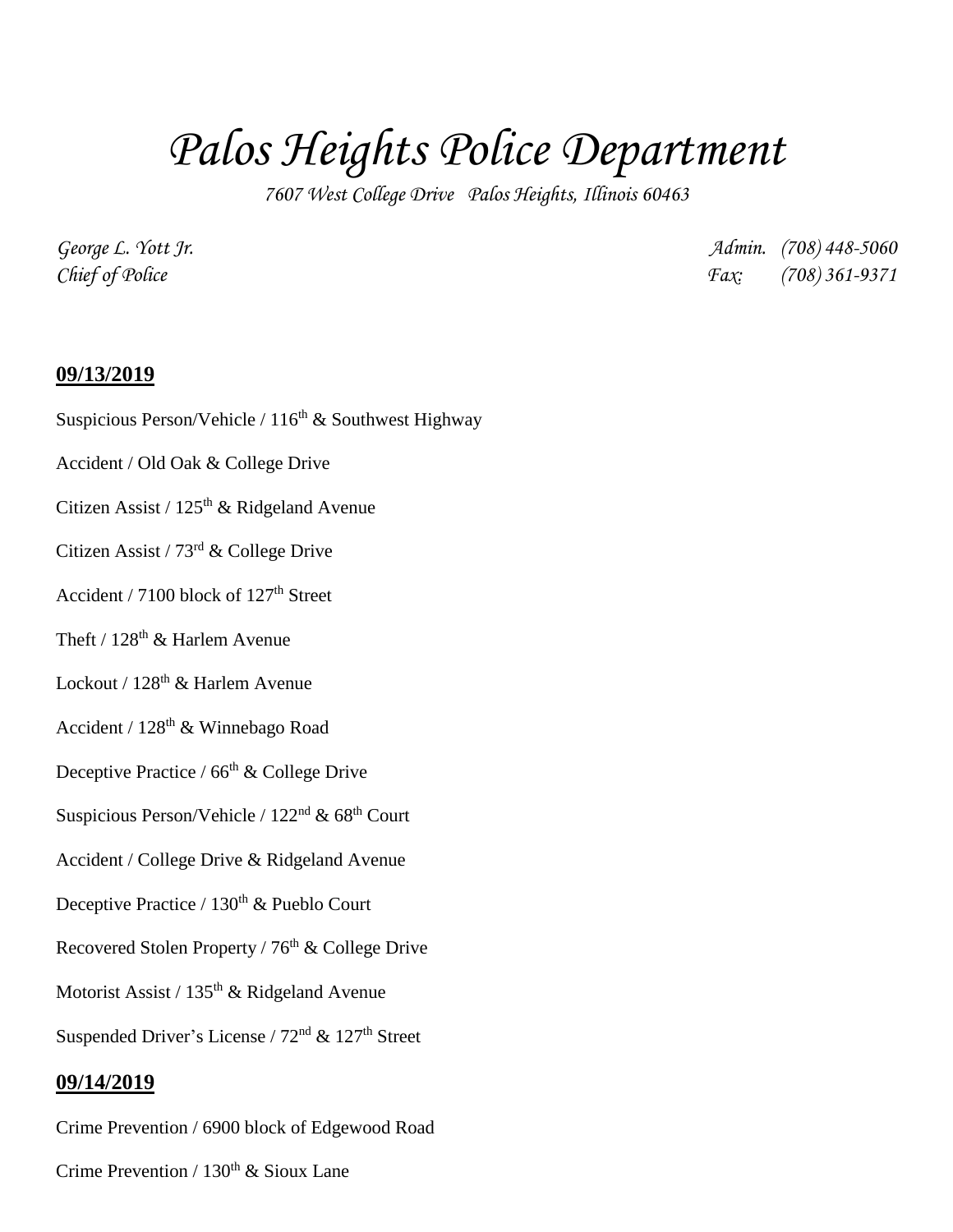Crime Prevention / 129<sup>th</sup> & Golfview Lane Suspicious Person/Vehicle / 128<sup>th</sup> & Shawnee Road Citizen Assist /  $126<sup>th</sup>$  &  $69<sup>th</sup>$  Court Citizen Assist /  $78<sup>th</sup>$  & College Drive Motorist Assist /  $125<sup>th</sup>$  & Ridgeland Avenue Suspicious Person/Vehicle / 7100 block of 127<sup>th</sup> Street Disturbance / 128<sup>th</sup> & Harlem Avenue Hit and Run / Ridgeland Avenue & Westgate Valley Drive Found Article /  $126^{\text{th}}$  &  $73^{\text{rd}}$  Court Suspicious Person/Vehicle / Shadow Creek Circle Suspicious Person/Vehicle /  $127<sup>th</sup>$  & Harlem Avenue Loud Noise /  $127<sup>th</sup>$  & Westgate Drive Motorist Assist / 6300 block of College Drive **09/15/2019** Suspended Driver's License /  $119<sup>th</sup>$  & Harlem Avenue Crime Prevention / 3900 block of Spyglass Circle Suspicious Person/Vehicle /  $128<sup>th</sup>$  & Shawnee Road Suspicious Person/Vehicle / 119<sup>th</sup> & Harlem Avenue Motorist Assist / 130<sup>th</sup> & Harlem Avenue Theft /  $125<sup>th</sup>$  & Ridgeland Avenue Citizen Assist / 123rd & Harlem Avenue Accident /  $135<sup>th</sup>$  & Ridgeland Avenue Lost Article /  $76<sup>th</sup>$  & College Drive

## **09/16/2019**

Crime Prevention / 121<sup>st</sup> Couch Road

Suspicious Person/Vehicle / 6400 block of 127<sup>th</sup> Street